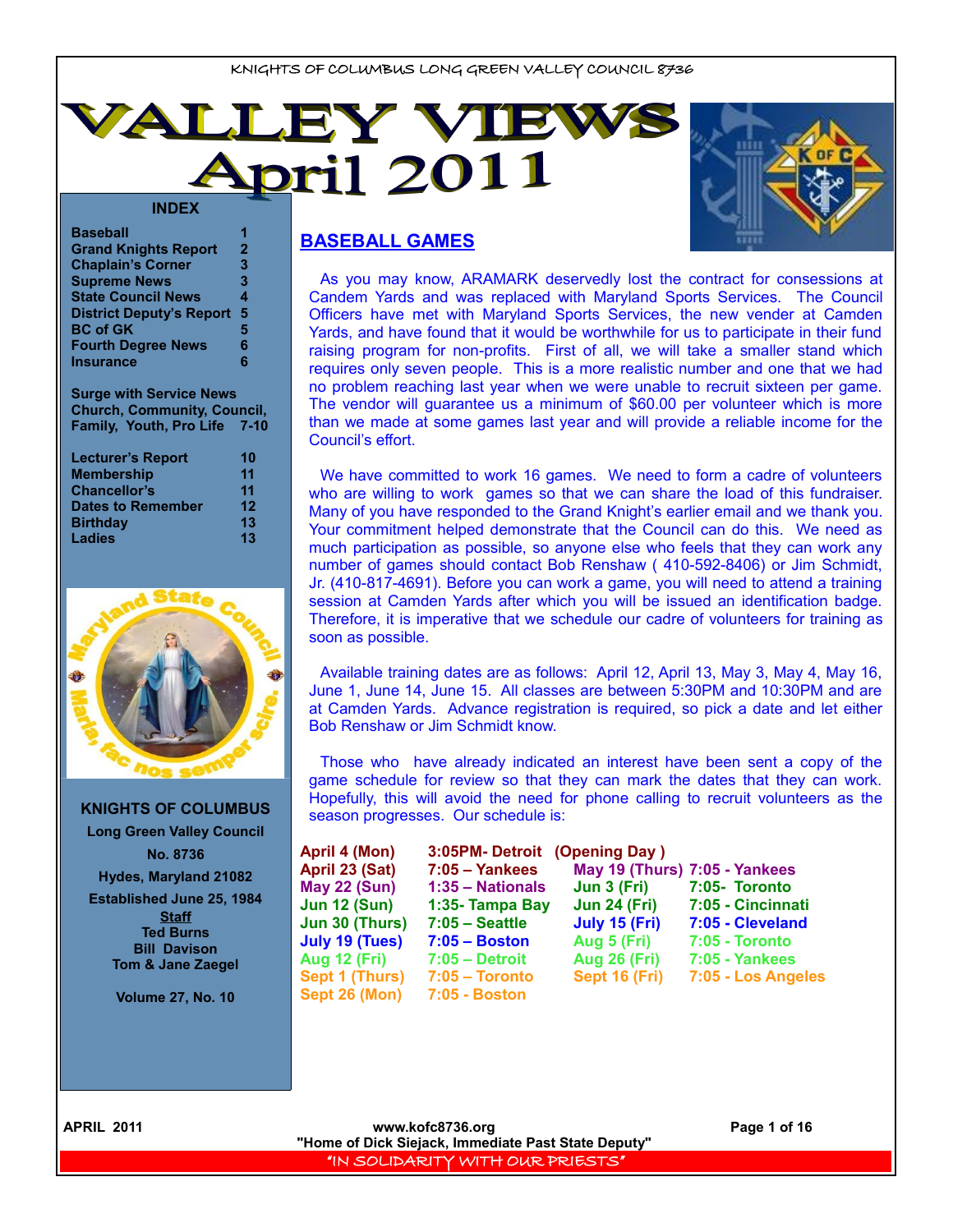

**GRAND KNIGHTS REPORT Tom Zaegel** [tomzaegel1@comcast.net](mailto:tomzaegel1@comcast.net)

Dear Brothers,

The election of officers for the 2012 fraternal year is quickly approaching. The nominating committee, composed of Chairman Chuck Bogdanowicz, PGK Paul Weber and GK Tom Zaegel, has been working to identify candidates. If you are a third degree member interested in running for a position, please let one of us know as soon as possible. The nominations will be presented in April and will be published in the next newsletter. Elections will take place at the second meeting in May. In addition, we and your DGK Joe Wenderoth, are seeking candidates for the Program Chairmen and other appointed positions. We are looking to some of the newer members to get involved and pick up some of these programs and/or activities. These positions can be filled by first degree members or higher. This is a great way to share your skills and talents, and grow with your brother knights.

We held our second membership blitz for this fraternal year on March  $19<sup>th</sup>$  and  $20<sup>th</sup>$  after masses at St. John the Evangelist Church. Unfortunately we did not pick up any new candidates, but there were a couple of prospects as always. We all need to get more aggressive in this area if we are going to sustain our council. The prospects can be from any parish. So please encourage your family members and catholic friends to join us. Or you can even provide the contact information to our Membership Director, Chuck Bogdanowicz, and he will contact them. All we need are the leads. In addition, Brother Gil Boisvert from the State Council Membership Team will be speaking about this subject at our next meeting on April 12<sup>th</sup>.

I would like to see more of our council members and their families participating in the Soup and Bread dinners in our Council Home, and the Stations of the Cross that follow in the Chapel, on the Fridays in Lent. There are three remaining in April. This is a great family activity for Lent. Thanks to those who have been helping out in the Council Home. So far the soup and bread, etc. have been provided by SJE parishioners. We are planning to prepare and serve something for the last one.

Please don't forget that The Feast of Divine Mercy takes place on the First Sunday after Easter. It is a very special day to honor our risen savior, and one that has been strongly embraced by Pope John Paul II, Pope Benedict XVI, and the entire Knights of Columbus organization. Janie and I wish you all a very safe, happy and blessed Easter. We will be away this year, so we will not be able to share it with you. And as always, remember to stay faithful and be grateful.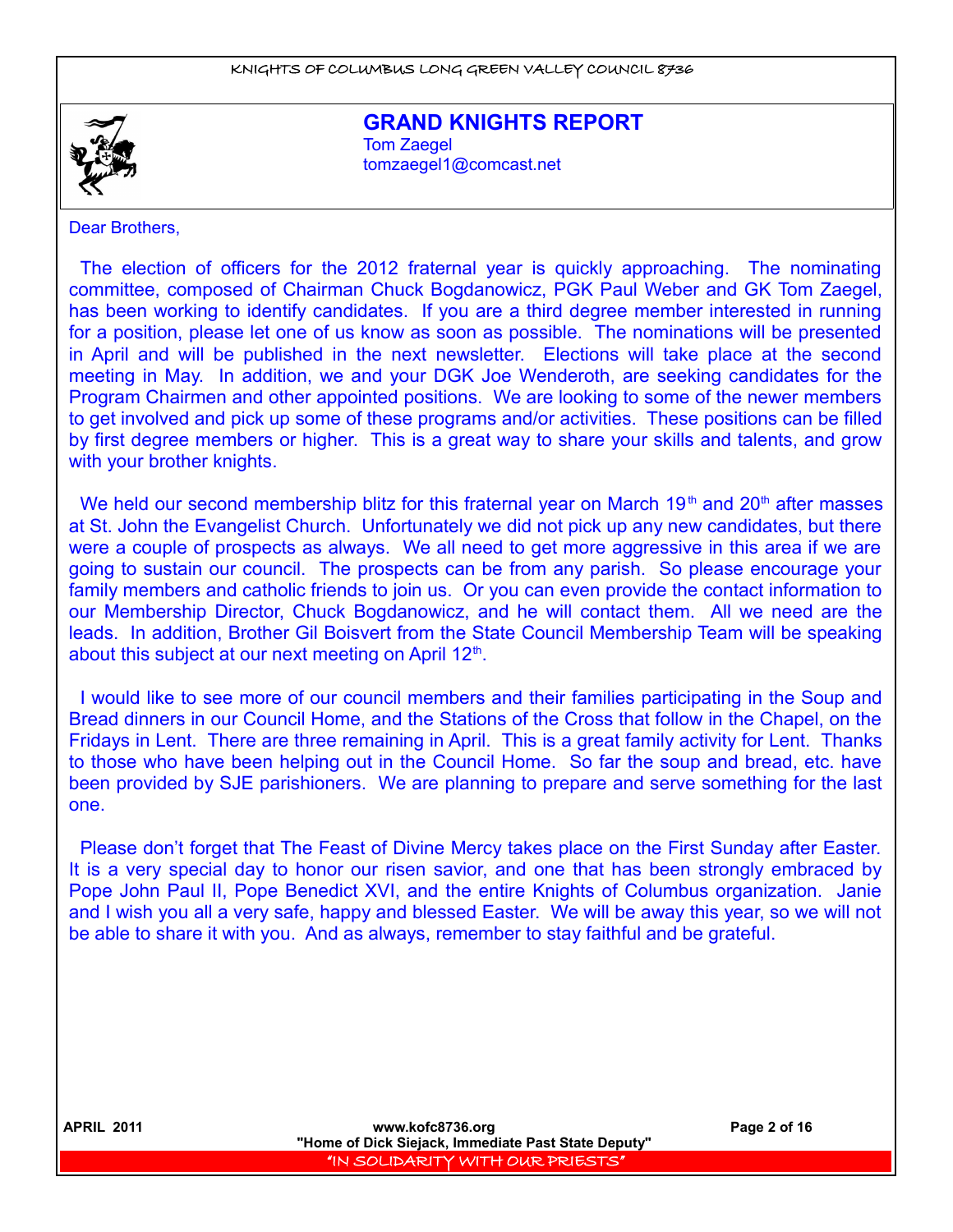

Dear Brother Knights,

Easter is so late this year! I know you can recall how the date of Easter is calculated. Easter always falls on the first Sunday after the first full moon after the vernal equinox. You knew that, right? Anyway, it means that Easter in 2011 is late. Another way of looking at it is that most of April will still be the season of Lent. There is still time to enter with full heart and soul into the season of grace. Ask yourself: are you being attentive to prayer? Are you doing the works of charity? Are you setting aside whatever distracts you from God? Are you growing closer to the Lord Jesus? Lent is an annual gift in our lives. We have the great opportunity to turn to the Lord. We can be forgiven of all our sins in the confessional. We can become the men and woman Jesus called us to be on the day of our baptism. On the last Sunday of this month when you come to Easter Mass, you can come with a renewed sense of holiness in your own life if you take the effort now, in Lent, to grow closer to the Lord. Don't miss the chance! God is calling you!

# **SUPREME COUNCIL NEWS**

**In Service to One, in Service to All** 

# **A Model for All** by Supeme Knight Carl A. Anderson

I am sure we all felt a great sense of joy upon learning that Pope Benedict XVI will beatify Pope John Paul II this year on May 1, Divine Mercy Sunday.

There is no doubt that John Paul II will enter into the history books as one of the greatest popes who ever lived. His papacy was marked by a legacy of tremendous accomplishments, from his theological contributions to his work that helped end Communism and bring freedom and unity to Europe to his travels and tremendous ability to connect with people of all ages anywhere in the world. Historians will surely record him as a giant who changed the destiny of entire continents — and did so peacefully.

But his beatification is about John Paul II the man and his life of personal holiness. It is about the fact that, though he witnessed some of the worst carnage and oppression of the 20th century, he never lost hope. He preached the Gospel of Peace and called us all to a vocation to love.

Though he was the victim of an assassination attempt, he never lost faith. He forgave the man who shot him. He found constant strength in his relationship with God and his concern for his neighbors — no matter how marginalized they might be.

The beatification of Pope John Paul II means that Catholics, and indeed all people, have a model for the heroic virtue that each of us should strive to embody. He demonstrated a love of neighbor and defense of human dignity, a willingness to break down barriers and to dialogue with people of other faiths, and the sincerity to ask for forgiveness for himself and the Church.

This was a man who taught us how to live and who, in the twilight of his years, taught us how to die. He

| <b>APRIL 2011</b> | www.kofc8736.org                                    | Page 3 of 16 |
|-------------------|-----------------------------------------------------|--------------|
|                   | "Home of Dick Siejack, Immediate Past State Deputy" |              |
|                   | I "IN SOLIDARITY WITH OUR PRIESTS" I                |              |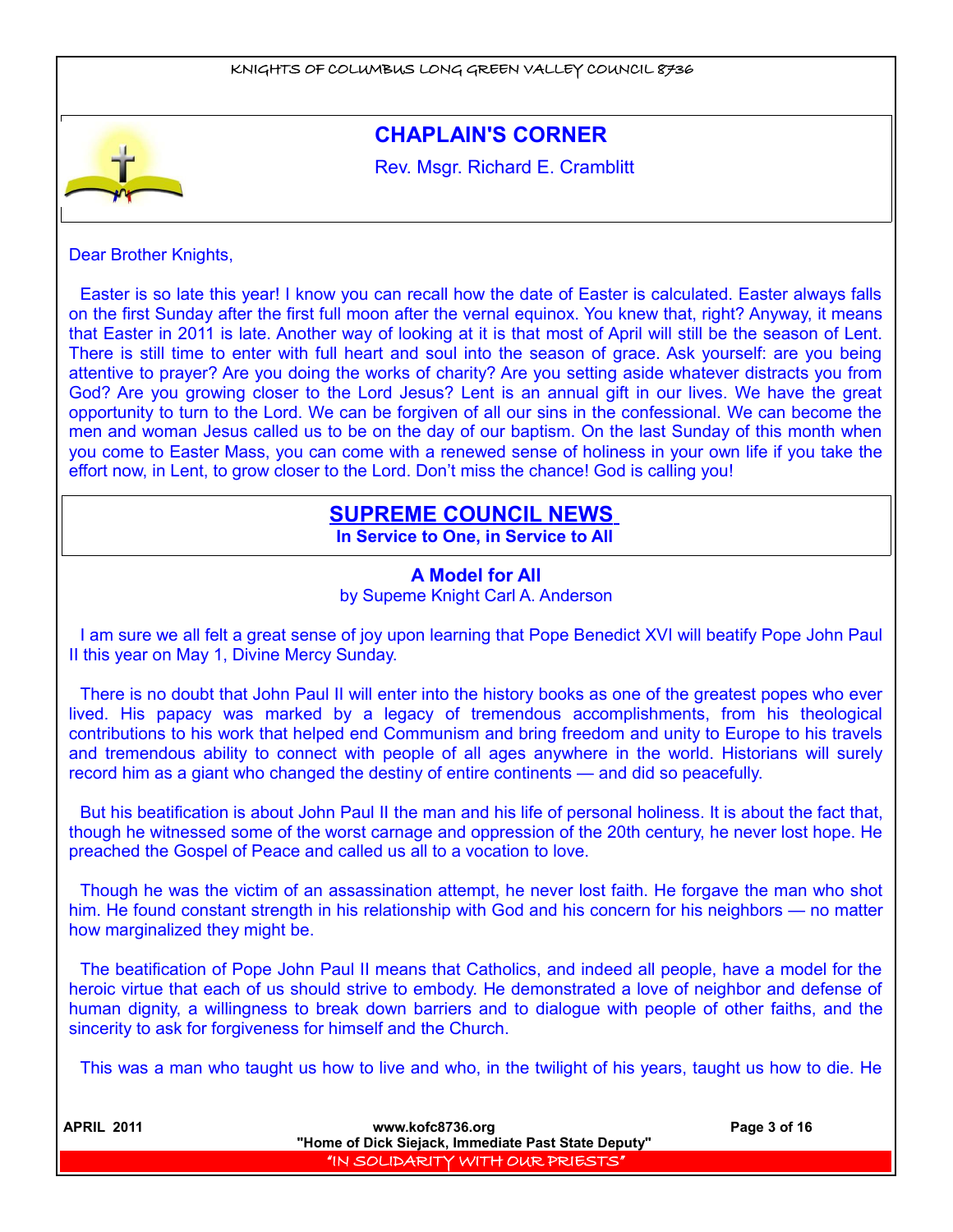was during his life, and remains now, a man for all people, a man for all seasons and an example to us all.

In his last message to the Supreme Council on the occasion of the 122nd Supreme Convention in 2004, Pope John Paul II reminded us of his conviction expressed in Ecclesia in America that the lay faithful "are largely responsible for the future of the Church." He called on us "to continue to work as a leaven within society for the promotion of social justice, the protection of human life and all forms of loving service to those in need." These are words that Knights of Columbus everywhere, now more than ever, must continue to take to heart as a sure guide.

On the 50th anniversary of his priestly ordination, John Paul II wrote the book Gift and Mystery, which he described as a personal testimony offered in a special way to the priests of the world. In it, he addressed these words to priests, which are also an extraordinary description of his own life:

"While the Second Vatican Council speaks of the universal call to holiness, in the case of the priest we must speak of a special call to holiness. Christ needs holy priests! Today's world demands holy priests! Only a holy priest can become, in an increasingly secularized world, a resounding witness to Christ and his Gospel. And only thus can a priest become a guide for men and women and a teacher of holiness. People, especially the young, are looking for such guides. A priest can be a guide and teacher only to the extent that he becomes an authentic witness!"

Surely Pope John Paul II was all of this and more. May the Knights of Columbus, through his intercession, follow his example more closely so that "in an increasingly secularized world" we, too, may become "a resounding witness to Christ and his Gospel."

# Vivat Jesus!

# **STATE NEWS**



On Sunday March 20, the Maryland State Council celebrated the 129 anniversary of the founding of the Knights of Columbus. A special Mass was said at Our Lady of Perpetual Help Church on Ilchester Road in Ellicott City, followed by a dinner. The Mass and dinner were well attended After dinner there was a short program in which the following awards were presented to their respective winners for 2010 - 2011: Firefighter, Emergency Medical Technician, Law Enforcement Officer, Catholic Teacher, Citizen and Family. The winners were in attendance and brought several guests to see them receive their much deserved awards.

The Firefighter of the Year is Mr. Phillip Stratton of Anne Arundel County. The Emergency Medical Technician of the Year is Mr. Scott Rodney of Anne Arundel County. Both men were nominated by St. Andrew by the Bay Council. The Law Enforcement Officer of the Year is Mr. James Zammillo, who was nominated by St. Francis of Assissi Council. The Catholic Teacher of the Year is Mrs.Vicki Vanni. She was nominated by Dr. John Henry Griffin Council. The Citizen of the Year is Mr. Richard Spigler who was nominated by Our Lady Star of the Sea Council.

The Maryland State Council Family of the Year is John D. "Jack" and Lisa Sherman.Jack and Lois have been married for 24 years and have two daughters and one son and 3 grandchildren including the youngest, who is 6 months old. Jack has been a member of St. John the Baptist Council. The family is very active in Church, Community, Council, Family and Pro-Life areas.

Congratulations to all who were nominated and to our winners.

| <b>APRIL 2011</b> | www.kofc8736.org<br>"Home of Dick Siejack, Immediate Past State Deputy" | Page 4 of 16 |
|-------------------|-------------------------------------------------------------------------|--------------|
|                   | I "IN SOLIDARITY WITH OUR PRIESTS" I                                    |              |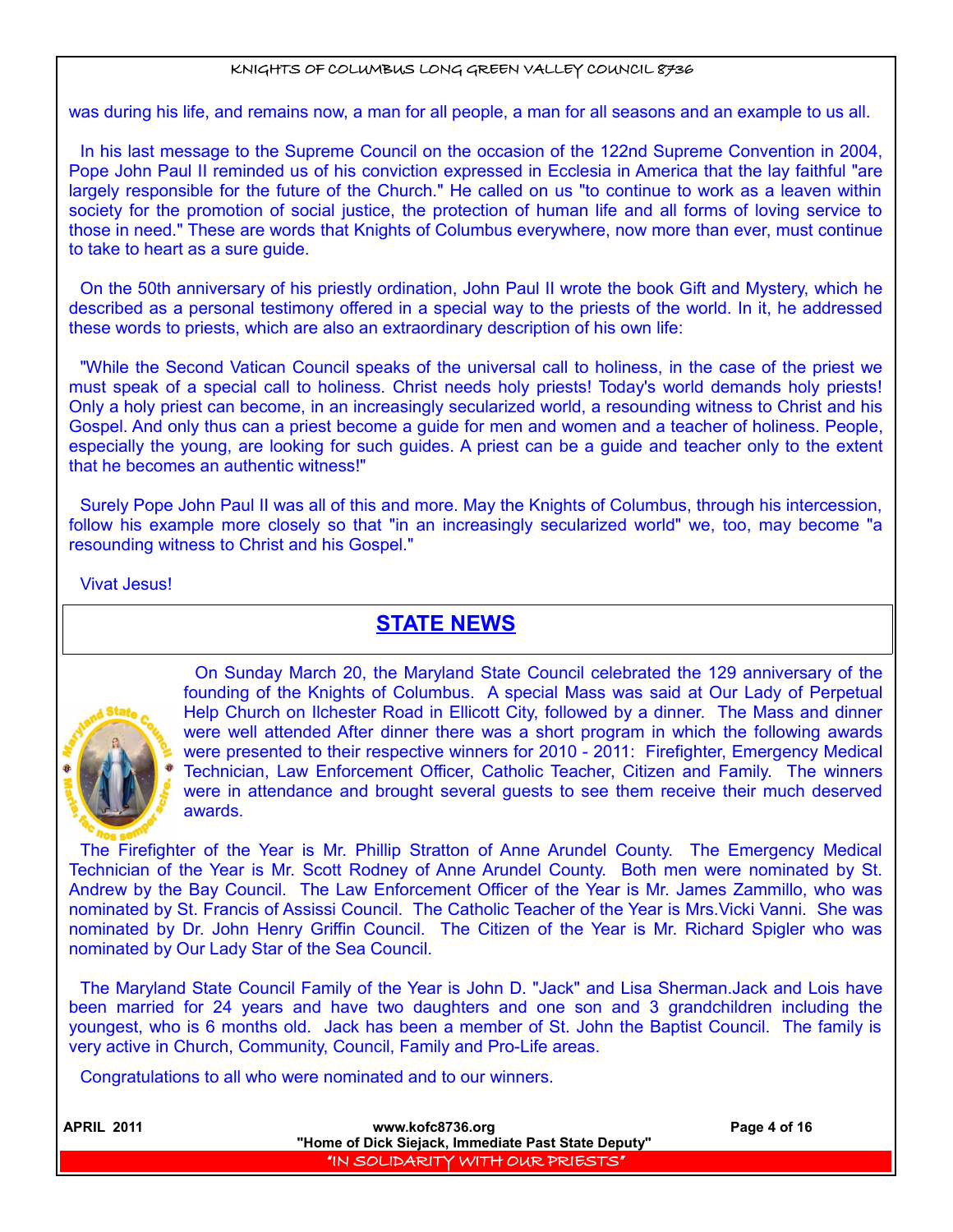KNIGHTS OF COLUMBUS LONG GREEN VALLEY COUNCIL 8736 See you at the Ocean in May. Have you registered for the convention yet? Every Council a Star Council (numbers as of 3/20/2011) **Cou** ncil #/Goals **New Members Dropped Members** Net **Membership** Increase Net Insurance Increase 8736 / 14-5 5 9 4 4 0 9815 / 7-3 2 0 2 2 2  $10100 / 7 - 3$  3 0 3 0 11372 / 18-6 6 6 0 6 0 6 0 District Total | 16 | 9 | 7 | 2 Star District Goals 32 New Members; 12 Insurance Members Make plans to come to the District Horseshoe Contest on June 5th**(note the change from the april 16 date).** There will be food and fun for all members of the family. Register for the Maryland State Convention which will be held on May 13-15. A few key dates, to remember: District Horseshoe Contest at Eden Mill, Saturday, April 16th, 2011 at 2-5 PM. There will be First Degrees on April 18th at Fr. Wolfe Council and May 24th at Long Green Valley Council. Vivat Jesus! **BALTIMORE CHAPTER OF GRAND KNIGHTS NEWS** Sam Orlando Chapter President 410 531 3691 **DISTRICT DEPUTY REPORT** Jim Cross, PGK, 410-893-1266, James.cross@comcast.net

*The Baltimore Chapter is pleased to announce that Deacon Kevin Bagley will present the "New Roman Rite" which discusses upcoming changes to the Mass for our April meeting.The meeting will be held at Patapsco Council #1960 on Thursday April 14, 2011, beginning at 8:00 PM. Please note: This meeting is an open meeting. Please bring your ladies or friends who are not Knights but are Catholics wanting to hear about the changes. This could be a recruitment opportunity. All we ask is that if you are bringing someone you notify Mike Forehand about the number of guests so that we may properly plan and provide the food and refreshments. Lets be courteous to our host council. Mike's contact information is MICHAEL4HAND@YAHOO.COM OR 410-375-0054. Please RSVP before April 6, 2011.*

sorlando6@comcast.net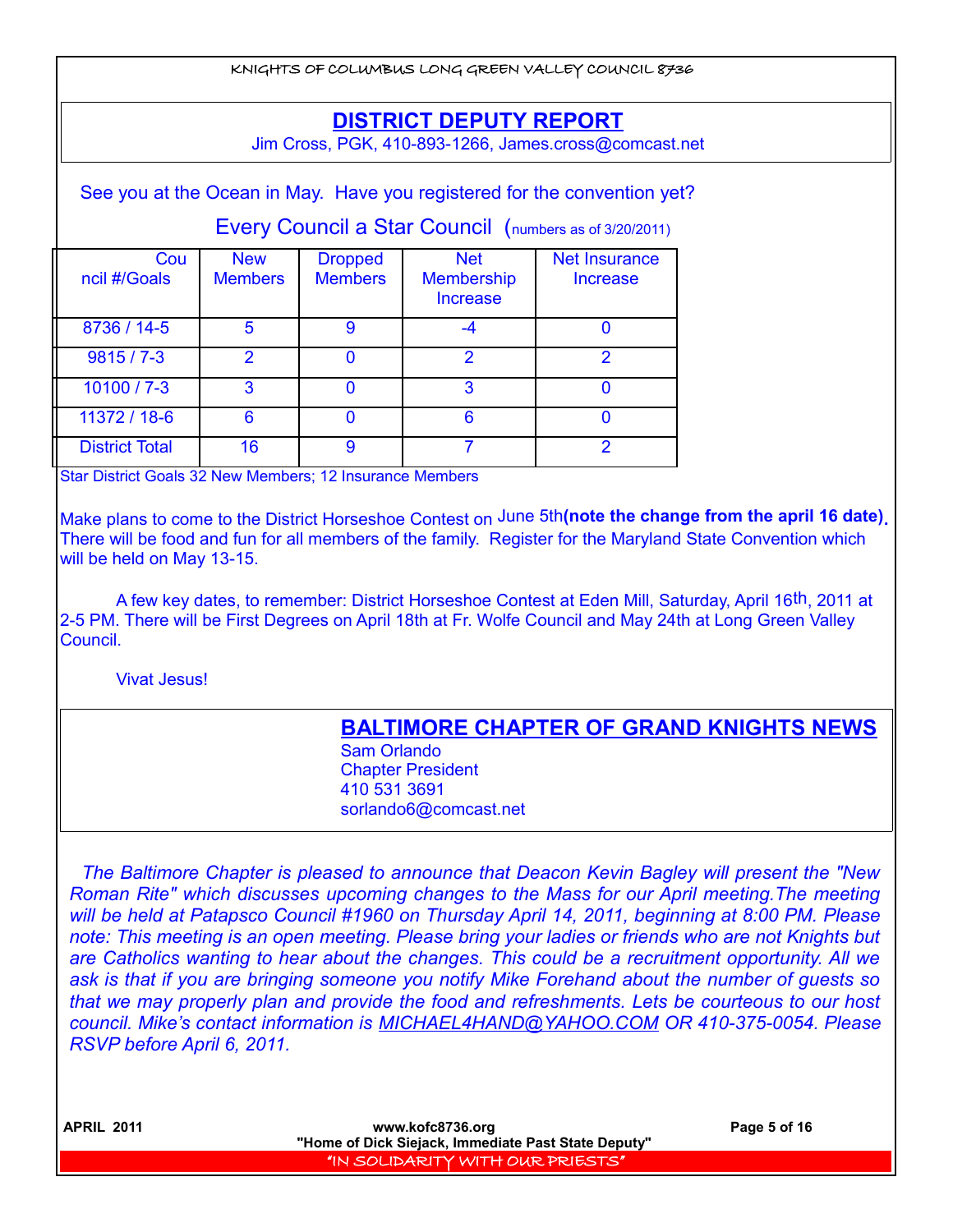

**FOURTH DEGREE NEWS Archbishop John Carroll Assembly 2378 Faithful Navigator Mike Novak 410 515 6867 j.m..** [novak@comcast.net](mailto:novak@comcast.net)

Our annual 4<sup>th</sup> Degree Exemplification will take place on April 9<sup>th</sup>, 2011 At the Holiday Inn and Conference Center in Frederick, MD.

Please note that the April meeting date is changed to April 28 because of Holy Thursday Observance. We will have our annual elections during the may meeting on May 19 at Fr. O'Neill Council.



**FRATERNAL BENEFITS** Jerry Henderson Benefits Advisor 443-752-1694 *[Jhenderson915@verizon.net](mailto:Jhenderson915@verizon.net)*



# We Stand Strong on Ethical Ground

Some people believe that ethics in business is a contradiction in terms. They think that in order to be profitable, a company and its leaders must abandon morality and embrace the dark, greedy side of capitalism. At the Knights of Columbus, we know this business model is incorrect.

As a Catholic organization, we understand the value and importance of our core beliefs and the original mission of Fr. Michael J. McGivney. In fact, much of the strength and financial security we provide to members and their families can be attributed to our ethical, moral standards. These standards are visible throughout the Order, from our fraternal programs and support of the Church to the investment strategy of our assets.

"What sets us apart is what Standard & Poor's refers to as the 'very conservative' approach we take in managing our \$16 billion in assets," said Supreme Knight Carl A. Anderson in his 2010 address at the Supreme Convention. "We place a very high value on the society's reputation." This means careful planning when it comes time to invest. Our professional staff researches all transactions to insure they fall in line with Catholic values. If a transaction makes them uncomfortable, they don't make it.

"We exclude any company engaged in activity that conflicts with Catholic moral teaching -- companies directly involved in abortion, contraception, human cloning, embryonic stem cell research, for-profit health care that pays for any of these or pornography," said the Supreme Knight. "There are many companies in the pharmaceutical and communications industries that would undoubtedly provide excellent returns for us, but which are not in our portfolio because they engage in research and development or programming in ways that violate the sanctity or dignity of human life."

Each year we remain profitable, increase our assets and stay dedicated to this vision that will keep the Order sound financially for generations to come.

| <b>APRIL 2011</b> | www.kofc8736.org                                    | Page 6 of 16 |
|-------------------|-----------------------------------------------------|--------------|
|                   | "Home of Dick Siejack, Immediate Past State Deputy" |              |
|                   | "IN SOLIDARITY WITH OUR PRIESTS"                    |              |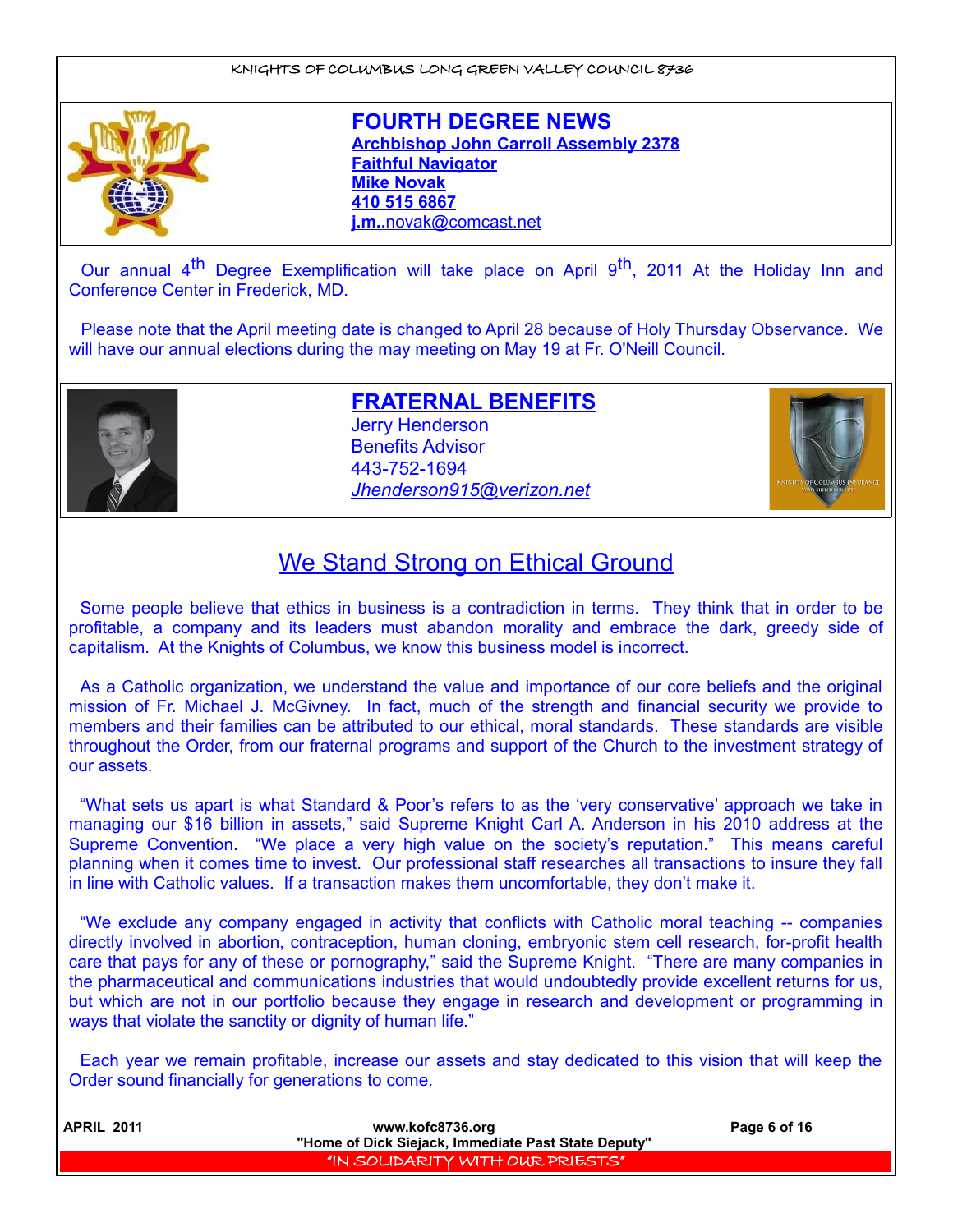"Faithful Catholics have choices when buying life insurance," said the Supreme Knight. "But they know that at the Knights of Columbus their policy is supplied by an insurer that shares their moral and ethical values and is guided in all of its investment and sales practices by those values."

## **To learn more about our products, contact me today.**

Putting the purchase of life insurance off can be costly, and I recommend against that. As you get older, premiums go up and you run the very real risk that your health can change. Negative changes in health can cause your costs to increase or can cause coverage to be denied. I can help those who worry about "making a wrong decision". You can trust me – I know what to look for and what to recommend. A conversation with me can help erase you doubt.

# **PROGRAM DIRECTOR'S REPORT**

**Mike Sallese, PGK, 443-852-1442, msallese11@verizon.net**

I hope that everyone has survived the Winter and is enjoying the beautiful Spring weather. Just as the beginning of Spring heralds the growth of beautiful flowers it also brings Lent and the resurrection of our Lord on Easter Sunday. Go outside and enjoy the weather and join St. John's in Lenten prayer and Easter celebration!

Have you heard of the website Headline Bistro? The website address is [http://www.headlinebistro.com.](http://www.headlinebistro.com/) Headline Bistro is a service of the Knights of Columbus dedicated to bringing readers the top, daily headlines that Catholics need to know. Take some time to check it out for yourself and if you enjoy it, spread the word.



# **CHURCH ACTIVITIES**

Eric Schummacher **Director** 410 557 6989 schumacherem@sjehydes.com

# **Soup and Stations**

If you are going to Stations of the Cross on Fridays during Lent, come hungry and join your fellow parishioners for a light meal before Stations, in our Council Home. The meal will be a "Simple Soup Supper" and will begin at 6:00 PM with Stations at 7:00 PM. We are featuring a new version of the Stations of the Cross this year. The meditations are particularly moving.

# **Parish Cleanup**

St. John will hold its annual parish cleanup on Saturday April 9 from 8 am to noon. Brother Eric Schumacher will appreciate all available help.

Please read about the Catholic Bee in the Youth Activities section below.

# **Seminarian Support**

We have sent an RSVP – Seminarian Support check to Bill Bosley and will send one shortly to Chris DeLeon. The Ladies are supporting Kevin Ewing . Please keep them in your prayers as they study for the

| <b>APRIL 2011</b> | www.kofc8736.org                                    | Page 7 of 16 |
|-------------------|-----------------------------------------------------|--------------|
|                   | "Home of Dick Siejack, Immediate Past State Deputy" |              |
|                   | I "IN SOLIDARITY WITH OUR PRIESTS"!                 |              |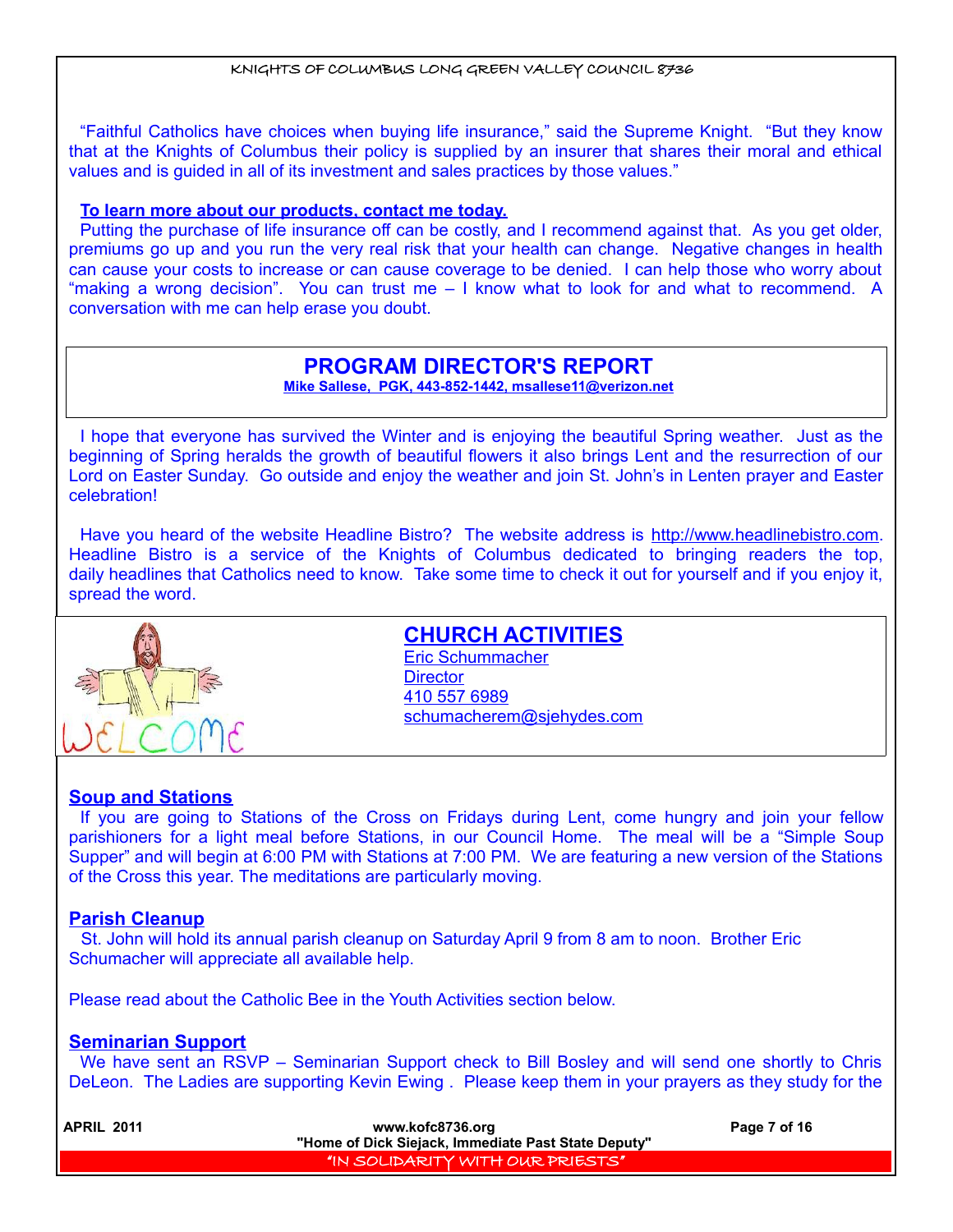# priesthood.

The fourth and final offering of the current Long Green Valley Concert Series will take place on Sunday April 10, at 3 PM. Members of the Annapolis Chamber Orchestra will present a superb concert of chamber works at St. John. Featured on the program will be Mozart's beautiful Flute Quartet. A light reception will follow. There is no admission cost and all are invited to attend.

# **Divine Mercy**

May 1<sup>st</sup> is Divine Mercy Sunday. We are working with Chris Deaver to sponsor the Divine Mercy prayer service that has become an annual event. The service will be held in the Chapel and the time is to be determined.

> **COMMUNITY ACTIVITIES Mike Naumann 410-592-4884 mike.n@pioneernetwork.com**

Brothers, there are three community activities remaining in this fraternal year. More information will be provided as we get closer to the event dates.

# **June Blood Drive**

The June Community Blood Drive is only a few months away. It is scheduled for Saturday, June 4, from 7am to 1 pm**.** Our Blood Drive Chairman Ray Dietz will provide more information as the date approaches. Please stay tuned.

# **Flag Day Remembrance**

The type of activity to celebrate Flag Day is being investigated by Brother Bob Cyphers. Another trip to Fort McHenry may not be feasible due to recent changes at the fort. Look for more information in next month's newsletter.

# **Apostleship of the Sea**

The AOS Center's major need is for maritime ministers (ship visitors) who board vessels and interact with the seafarers. One of our council goals is to sponsor two individuals to serve in this capacity. It would be a two to three hour commitment every two weeks. Please contact me so that I can give you more information about this worthwhile and satisfying opportunity.

| <b>COUNCIL ACTIVITIES</b> |
|---------------------------|
| <b>John Stansfield</b>    |
| 443-504-7503              |
| ressg351@Verizon.net      |

We don't have a Council activity planned in April. Please let me know if you have an idea or an activity you would like to see us do. In the mean time let's have a little phone company humor.

**Caller:** 'Can you give me the telephone number for Jack?'

**Operator:** 'I'm sorry, sir, I don't understand who you are talking about.'

**Caller:** 'On page 1, section 5, of the user guide it clearly states that I need to unplug the fax machine from the AC wall socket and telephone Jack before cleaning. Now, can you give me the number for Jack?' **Operator:** 'I think it means the telephone plug on the wall.'

| <b>APRIL 2011</b> | www.kofc8736.org                                    | Page 8 of 16 |
|-------------------|-----------------------------------------------------|--------------|
|                   | "Home of Dick Siejack, Immediate Past State Deputy" |              |
|                   | "IN SOLIDARITY WITH OUR PRIESTS"                    |              |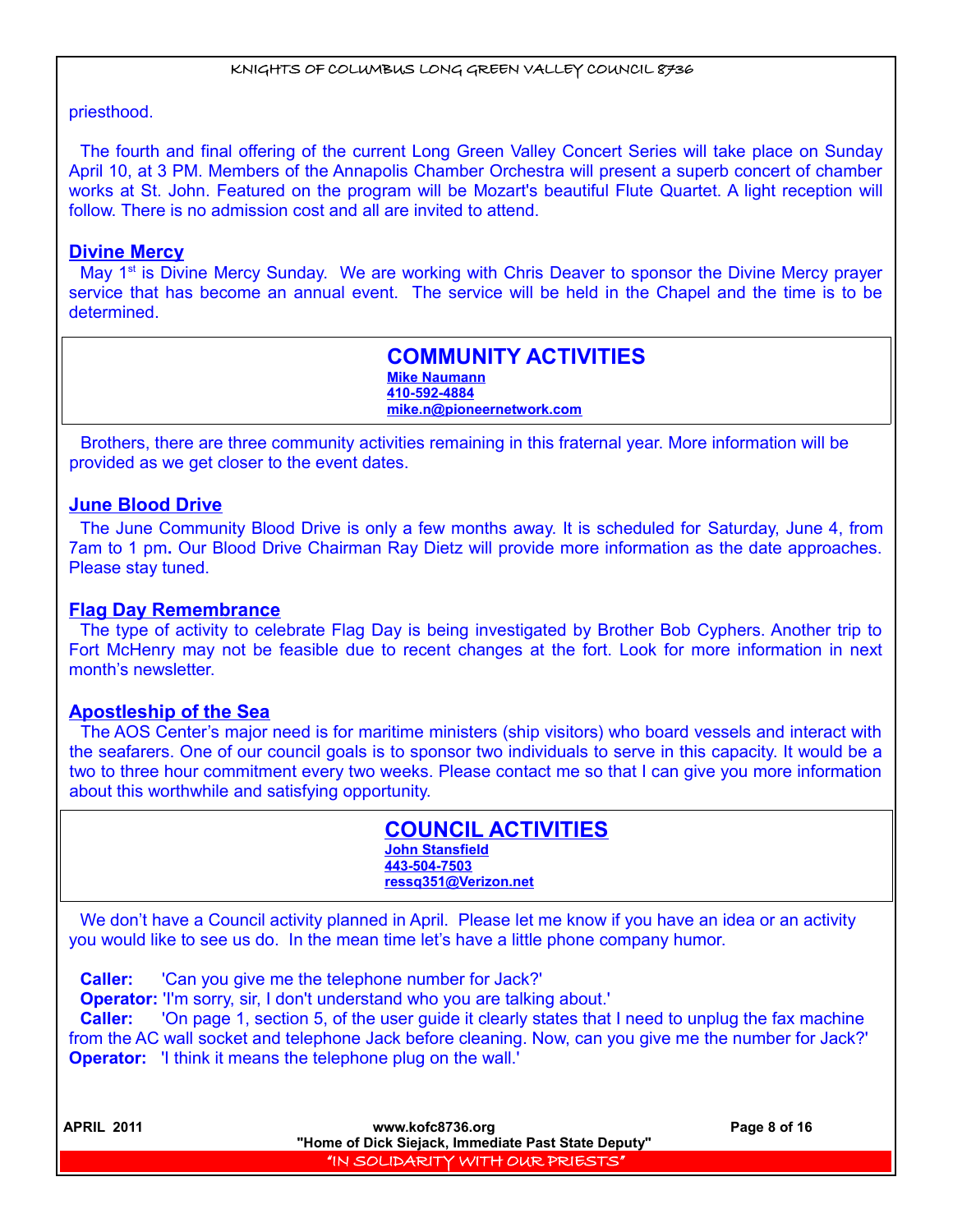

**FAMILY ACTIVITIES** Jim Schmidt, Jr. **PGK** 410-592-8891 jmtrn@aol.com



Have you visited the Knights sponsored website "Fathers for Good"? The web address is [http://www.fathersforgood.org/en/index.html.](http://www.fathersforgood.org/en/index.html) There is plenty of information available for new and not so new Dads to help them cope with and be a good father to their children and to overcome the impact of today's culture on children and the family. Take the time to visit the web site and to pass it on to your sons and nephews and all the men in your family.



**YOUTH ACTIVITIES** Joshua Pippin (410) 292-5897 j\_peregrin@msn.com

#### **Catholic Bee**

Brother Joe Owens has made arrangements with several schools to hold our annual Catholic Bee contest in Saint John's Church Hall on Saturday April 9 between 1 and 3 PM. Your help is needed to serve as hosts and judges for the contest. This is approximately our  $10<sup>th</sup>$  year for holding this event and your help is needed and appreciaqted, not only by us but the contestants and their families.

#### **Substance Abuse Poster Contest**

Thank you to everyone who helped facilitate the Substance Abuse Awareness Poster Contest. It was a big success with 45 participants in the 8-11 division and 34 participants in the 12-14 division, for a total of 79. The winners were announced at the school on March 18, and everyone who participated was given a certificate. The four winners (8-11 Alcohol Awareness: Isabella Huffman, 12-14 Alcohol Awareness: Anna Littleton, 8-11 Drug Awareness: Chesca Basilio, and 12-14 Drug Awareness: Benjamin Evans) were each given a \$25 prize. Those winners are now having their posters sent off to State judging. We are working on the rocketry contest. More info to follow.

#### **Scavenger Hunt**

The Council will be sponsoring a Summer Long Scavenger Hunt open to all students at St. Johns School and for family and friends of our members. Participants in the Scavenger Hunt will scour the local landscape for items on the list. This will be a great way to encourage the kids to get out and enjoy the summer with family and friends while learning about their community history, natural surroundings and other fun facts. Look forward to registration in May!! A small registration fee will be charged but cash prizes will be awarded. Have your note pads, maps and magnifying glasses ready and joy in the fun.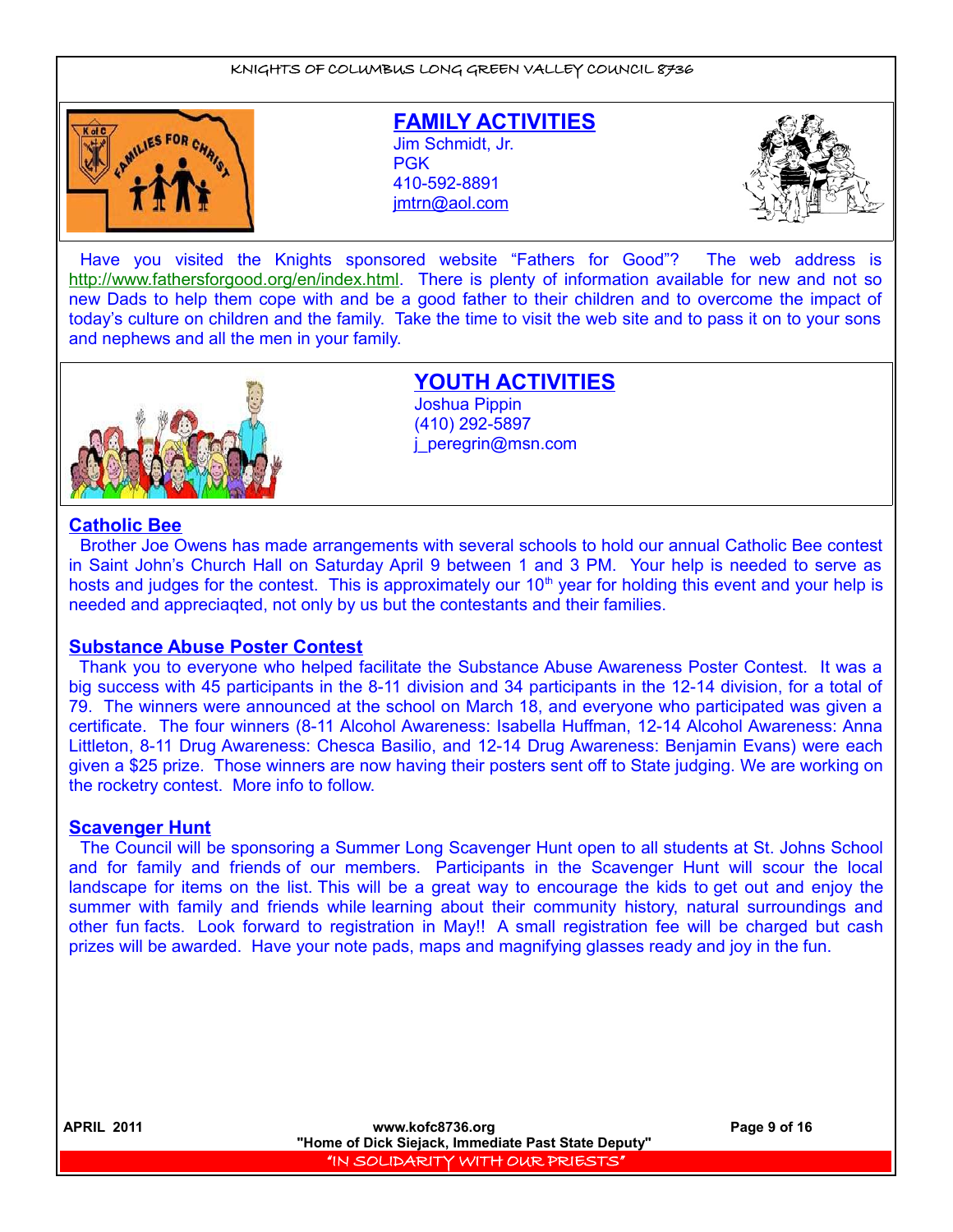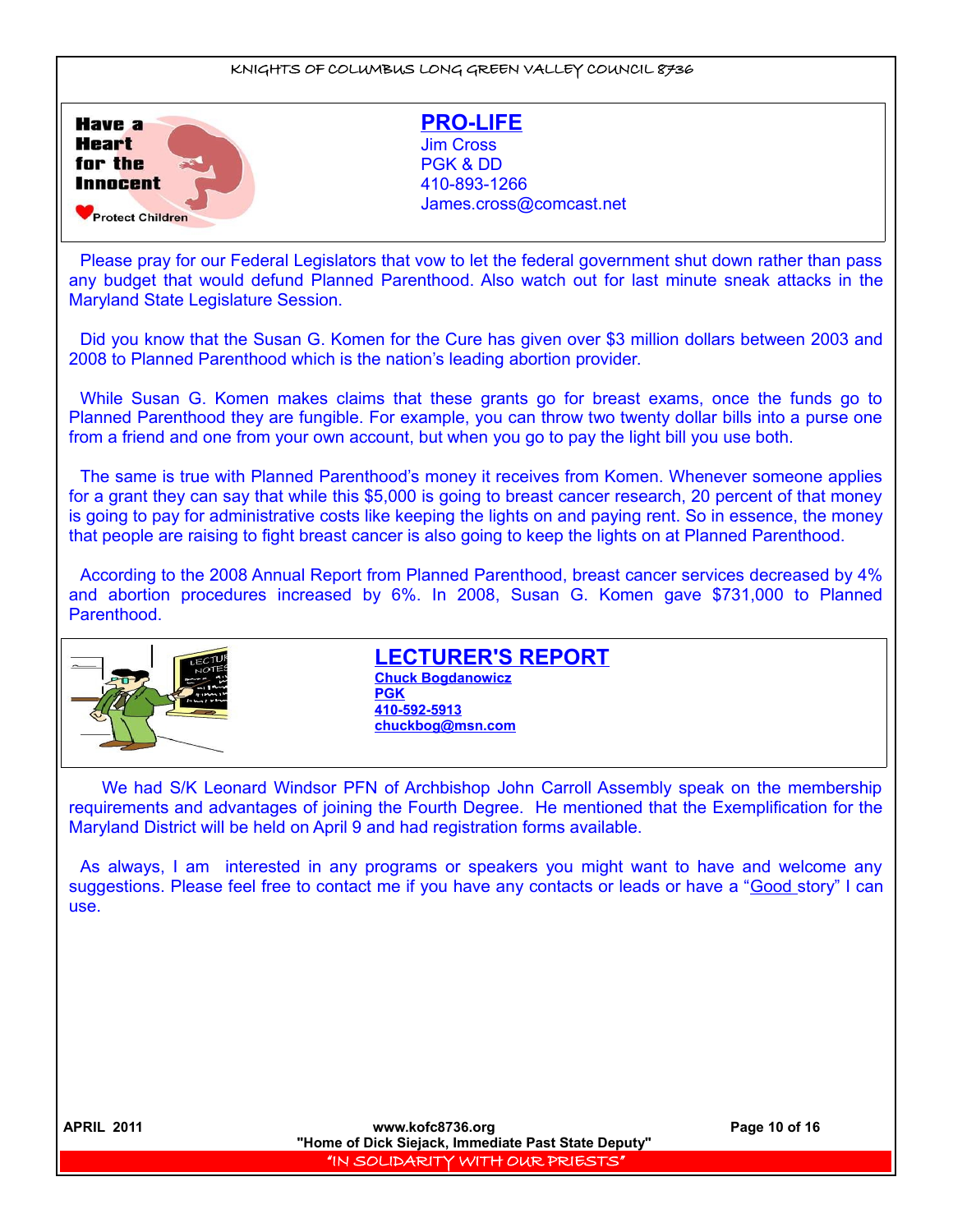

# **CHANCELLOR'S REPORT**

**Bob McGraw Work 410-887-1828 Cell/Text 443-299-7732 E-mail [rsmcgraw@verizon.net](mailto:rsmcgraw@verizon.net)**

## **Feel free to contact me if you know of any brother or family member that is in need of prayers.**

Please continue to pray for the following:

**Brothers:**

John Robinson Paul Oliphant

#### **Relations:**

Tory Robinson, Wife of Brother John Robinson We welcome into our family of the Knights of Columbus Harry Augustine Pippin, the new son of Treasurer Harry Pippin and his wife Liz, born March 18. Liz and the baby are both doing well.

#### **Deceased:**

Joan Tomshaw, Sister of Brother Peter Stankoski Jane Courtney, Wife of Brother James Courtney

*NOTE: We have no system of routinely identifying those people whose health has improved to the point that they no longer need to be on the prayer list. Consequently, at the end of each quarter, we will delete all names that have been on the list for three or more months. Anyone with a request should contact the Chancellor, Bob McGraw, at either of the above addresses and they will be listed/reinstated on the prayer list.* 

# **MEMBERSHIP DIRECTOR'S REPORT**

Chuck Bogdanowicz PGK 410-592-5913 chuckbog@msn.com

We had our semi-annual membership drive at St. John's the weekend of March 19 and 20. I want to thank all the members who stayed after mass to handout membership information. While we did not get any solid prospects, we did have several men express interest. The more we can showcase our organization to the parish the easier it will be to get them to support our activities and join our ranks.

We currently have 28 members who have yet to pay their 2011 dues and Paul Weber is in the process of suspending 4 who are past due for 2 years dues. As you can see, the need to recruit new members is essential in order for our Council to remain healthy and active. Please try to recruit a new member.

The First Degree scheduled for the second meeting in March was canceled since we had to cancel our first meeting due to Shrove Tuesday. Our next scheduled First Degree will be during the May 24 meeting..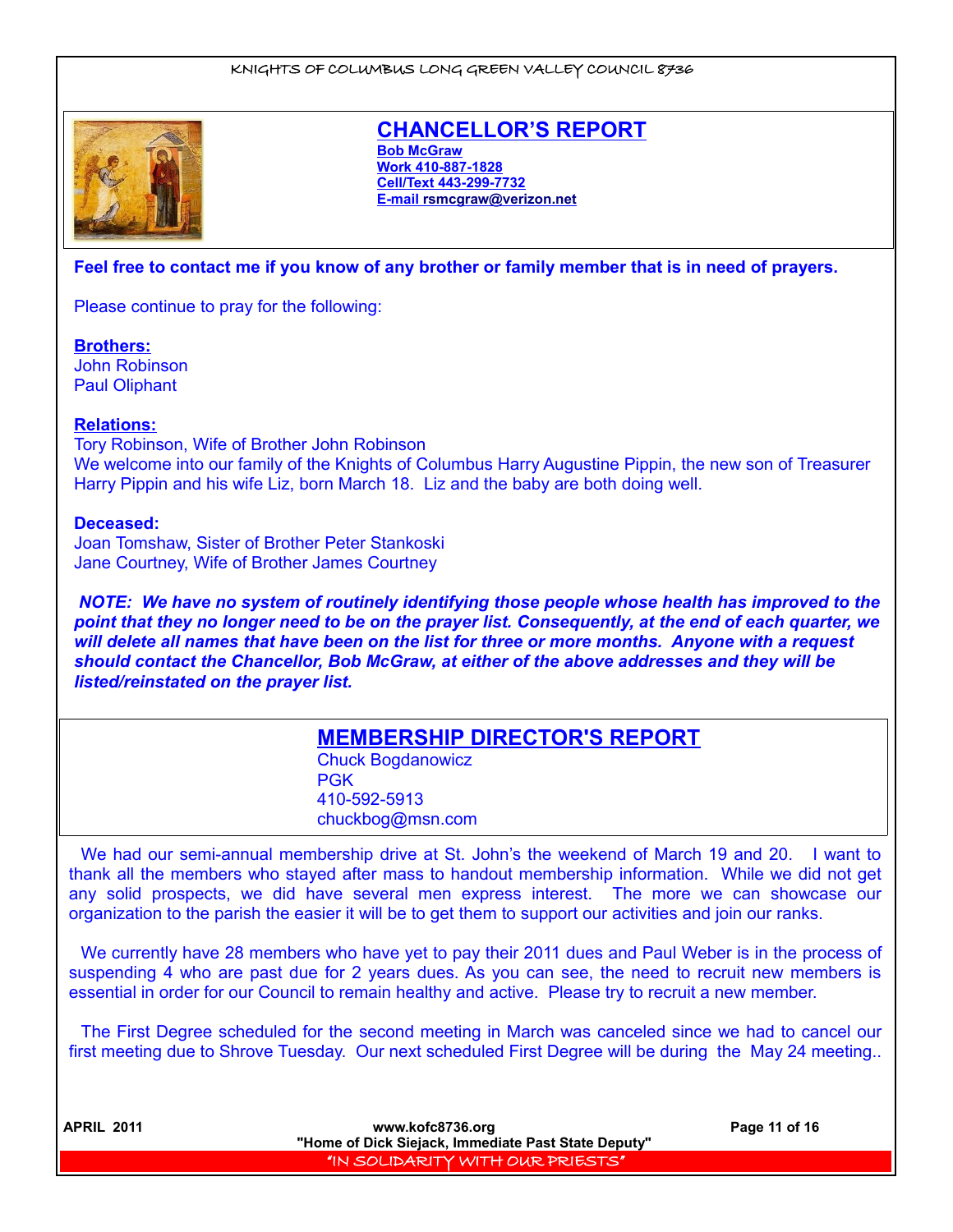| <b>Sunday</b>                                                                                                                                     | <b>Monday</b>                                                              | <b>Tuesday</b>                                                                  | <b>APRIL</b>     |                                                                                                                                                                       |                                                |                                                                                                               |  |  |
|---------------------------------------------------------------------------------------------------------------------------------------------------|----------------------------------------------------------------------------|---------------------------------------------------------------------------------|------------------|-----------------------------------------------------------------------------------------------------------------------------------------------------------------------|------------------------------------------------|---------------------------------------------------------------------------------------------------------------|--|--|
|                                                                                                                                                   |                                                                            |                                                                                 |                  |                                                                                                                                                                       |                                                |                                                                                                               |  |  |
|                                                                                                                                                   |                                                                            |                                                                                 | <b>Wednesday</b> | <b>Thursday</b>                                                                                                                                                       | <b>Friday</b>                                  | <b>Saturday</b>                                                                                               |  |  |
| 3                                                                                                                                                 | <b>Baseball Game</b><br>-Tigers<br>at<br><b>Camden Yards</b><br>at 3:00 PM | <b>Knights Ladies</b><br><b>Meeting at</b><br><b>Council Home</b><br>at 7:00 PM | 6                | $\overline{7}$<br><b>Officers</b><br><b>Meeting at</b><br><b>Council Home</b><br>at 7:00 PM                                                                           | 8                                              | <b>Fourth Degree</b><br><b>Exemplification</b><br><b>Frederick, MD</b><br><b>Catholic Bee</b><br>at St. Johns |  |  |
| 10                                                                                                                                                | 11                                                                         | 12<br><b>Business</b><br><b>Meeting at</b><br><b>Council Home</b><br>at 8:00 PM | 13               | 14<br><b>BCGK Meeting</b><br>at Patapsco<br><b>Council</b><br>at 8:00 PM                                                                                              | 15                                             | 16                                                                                                            |  |  |
| 17<br><b>Palm Sunday</b>                                                                                                                          | 18                                                                         | 19                                                                              | 20               | 21                                                                                                                                                                    | 22<br><b>Good Friday</b>                       | 23<br><b>Baseball Game</b><br>- Yankees<br>at<br><b>Camden Yards</b><br>at 7:00 PM                            |  |  |
| 24<br><b>Easter Sunday</b>                                                                                                                        | 25                                                                         | 26<br><b>Social Meeting</b><br>at Council<br><b>Home 8:00 PM</b>                | 27               | 28<br><b>ABJC Meeting</b><br>at Council<br><b>Home 8:00 PM</b>                                                                                                        | 29                                             | 30                                                                                                            |  |  |
|                                                                                                                                                   |                                                                            |                                                                                 | <b>MAY</b>       |                                                                                                                                                                       |                                                |                                                                                                               |  |  |
| <b>Sunday</b>                                                                                                                                     | <b>Monday</b>                                                              | <b>Tuesday</b>                                                                  | Wednesday        | <b>Thursday</b>                                                                                                                                                       | <b>Friday</b>                                  | <b>Saturday</b>                                                                                               |  |  |
| $\mathbf{1}$<br><b>Divine Mercy</b><br><b>Service at</b><br><b>St. Johns Chapel</b><br><b>Time TBD</b>                                            | $\overline{2}$                                                             | 3<br><b>Ladies Meeting</b><br>at Council<br><b>Home</b><br>at 7 PM              |                  | 5<br><b>Officers Meeting</b><br>at Council Home<br>at 7 PM                                                                                                            | <b>Spring Fling</b><br>at St. Johns            | $\overline{7}$<br><b>Spring Fling</b><br>at St. Johns                                                         |  |  |
| 8<br><b>Spring Fling</b><br>at St. Johns<br><b>ALL Masses</b><br><b>Marygold for</b><br><b>Mothers Day</b>                                        | $\boldsymbol{9}$                                                           | 10<br><b>Business Meeting</b><br>at Council Home<br>at 8PM                      | 11               | 12<br><b>BCGK Meeting</b><br>at 8 PM                                                                                                                                  | 13<br><b>State Convention</b><br>at Ocean City | 14<br><b>State Convention</b><br>at Ocean City                                                                |  |  |
| 15<br><b>State Convention</b><br>at Ocean City                                                                                                    | 16                                                                         | 17                                                                              | 18               | 19<br><b>ABJC Assembly</b><br><b>Meeting at</b><br><b>Fr. O'Neill Council</b><br>at 8 PM<br><b>Baseball Game -</b><br><b>Yankees</b><br>at Camden Yards<br>at 7:05 PM | 20                                             | 21                                                                                                            |  |  |
| 22<br><b>Baseball Game-</b><br><b>Nationals</b><br>at Camden Yards<br>at 1 PM                                                                     | 23                                                                         | 24<br><b>Business Meeting</b><br>at Council Home<br>at 8 PM                     | 25               | 26                                                                                                                                                                    | 27                                             | 28                                                                                                            |  |  |
| 29<br><b>Fifth Sunday</b><br>at St. Johns                                                                                                         | 30                                                                         | 31                                                                              |                  |                                                                                                                                                                       |                                                |                                                                                                               |  |  |
| <b>APRIL 2011</b><br>Page 12 of 16<br>www.kofc8736.org<br>"Home of Dick Siejack, Immediate Past State Deputy"<br>"IN SOLIDARITY WITH OUR PRIESTS" |                                                                            |                                                                                 |                  |                                                                                                                                                                       |                                                |                                                                                                               |  |  |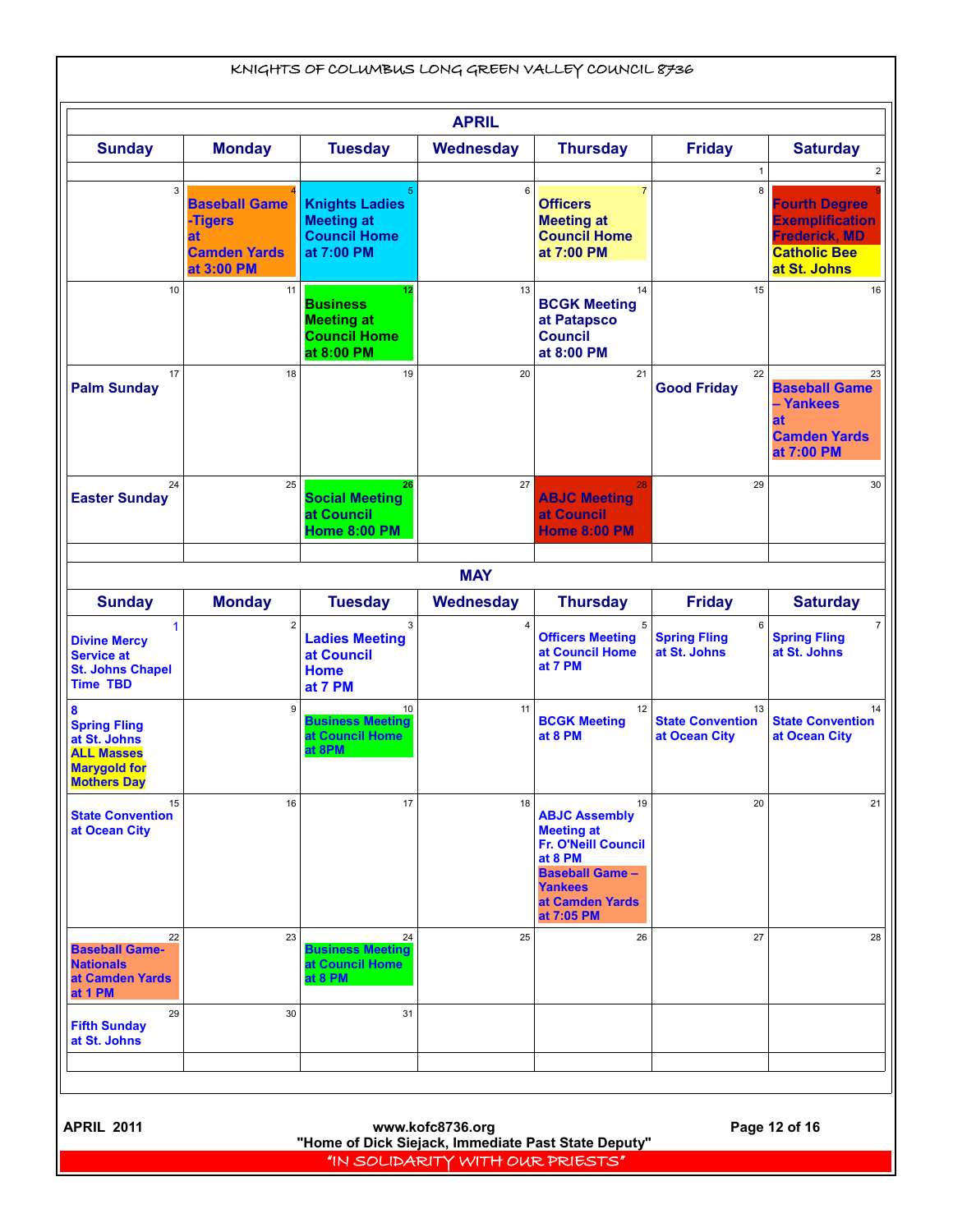# Knights Ladies of Long Green Valley

 **Dana Rowan, President, 410-299-6143, [danarowan@comcast.net](mailto:danarowan@comcast.net)**

Knights' Ladies:

# **3d**

**On Tuesday, May** . the Knights' Ladies will be hosting their annual **Marian Devotion** in the Chapel followed immediately by a Pro-Life baby shower in the Knights' Hall, to benefit Birthright of Bel Air. The Marian Devotion will begin at 6:30PM; Baby Shower at approx. 7:00PM. The Knights' Ladies would like to invite all ladies of the parish to join them. Please bring any newborn to 24 mos. baby item, i.e.: bottles, booties, clothes, diapers, blankets, crib sheets, bibs, etc. No time to shop? The Ladies will be making a monetary donation to Birthright as well, so cash or check donations are also appreciated. Note: your gifts SHOULD NOT BE WRAPPED. This is an outstanding opportunity to honor our Blessed Mother, celebrate the blessings of motherhood, AND support the many mothers who have chosen to respect the greatest gift of all – the gift of *Life.*

**APRIL BIRTHDAYS**

Any questions, please call Dana Rowan, or email:



| 2  |
|----|
| 3  |
| 5  |
| 11 |
| 11 |
| 12 |
| 13 |
| 16 |
| 24 |
| 27 |
| 28 |
|    |